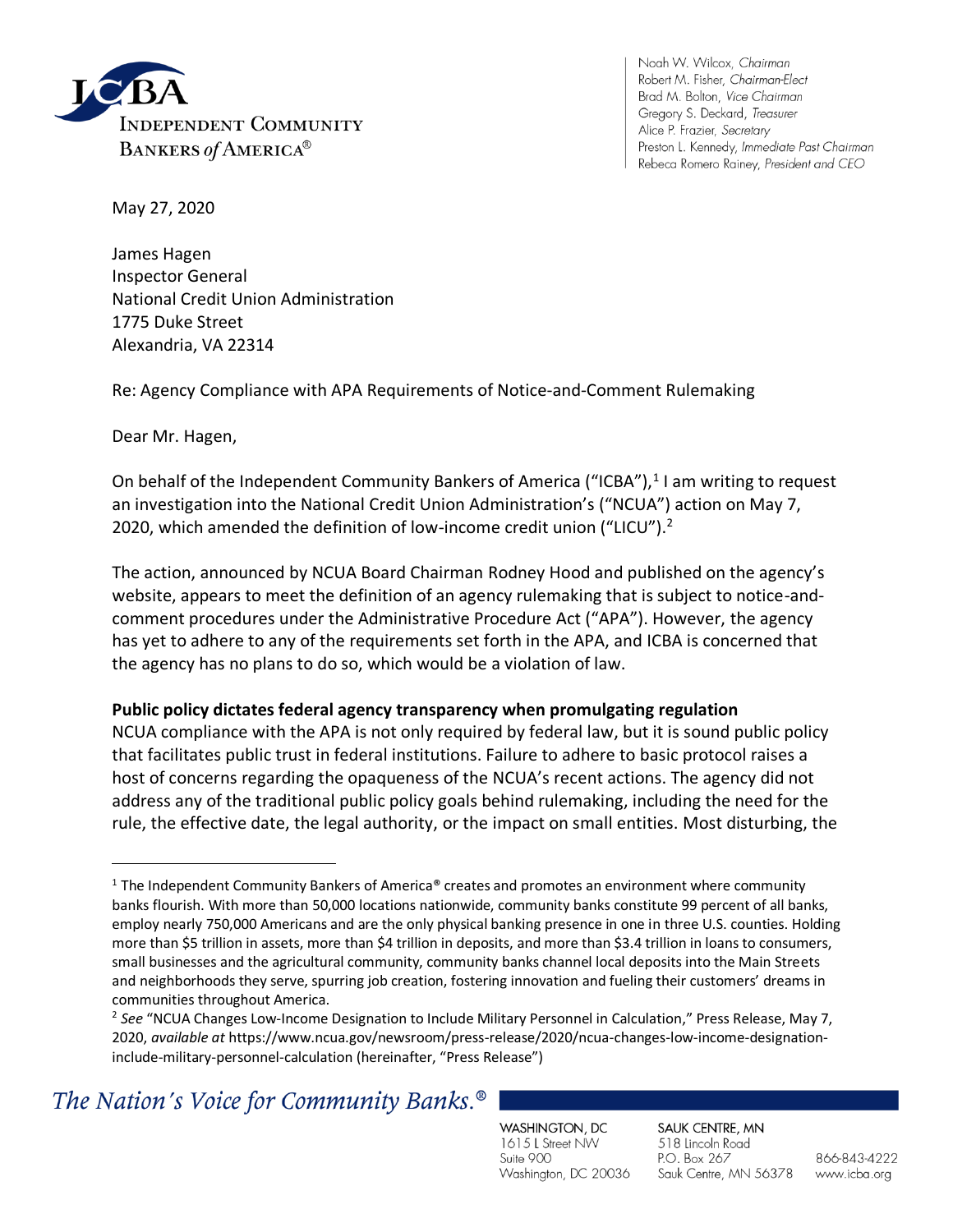agency did not even entertain the opportunity for the public to weigh-in and offer comment on the proposed rulemaking, which if found to be legal and permissible, would dramatically benefit the country's largest credit union at the expense of smaller credit unions and community banks.

Alone, the agency's action would raise din and discord. But taken with the extrajudicial nature of the agency's rulemaking, these actions raise the specter of collusion that pose serious doubt as to the agency's motivations and whether it acted in an improper manner that benefits the nation's largest credit unions at the expense of the smallest.

As such, ICBA requests that the Office of the Inspector General examine the agency's justification for not complying with APA notice-and-comment requirements and whether the agency will cure for the apparent violation of law by issuing a notice-and-comment rulemaking.

### **Background**

On May 7, 2020, Chairman Hood delivered remarks during a Credit Union National Association low-income credit union webinar.<sup>3</sup> In those remarks, Chairman Hood declared that the NCUA would expand the definition of LICU to include all military members. Soon after, the agency issued a press release that reaffirmed the Chairman's declaration.<sup>4</sup> Neither the Chairman nor the press release addressed substantive issues, such as the effective date of the declaration, the procedure for credit unions being newly designated as LICUs, how many credit unions would be affected, or whether this would create a new burden on the industry. But of most concern, it appears that the agency has undertaken an action that constitutes a rulemaking, yet failed to follow APA procedures in promulgating the rule.

### **Defined terms and requirements under APA**

The APA prescribes procedures for agency rulemakings, where a "rulemaking" is defined as an "agency process for formulating, amending, or repealing a rule,"<sup>5</sup> and "rule" is any "agency statement of general or particular applicability and future effect designed to implement, interpret, or prescribe law or policy or describing the organization, procedure, or practice requirements of an agency."<sup>6</sup>

When an agency promulgates a rule, the APA generally requires the agency to provide a "notice and comment" opportunity. First, the agency must provide the public with notice of a potential rule by publishing the rule in the Federal Register. The notice must include vital information for

## The Nation's Voice for Community Banks.<sup>®</sup>

WASHINGTON, DC 1615 L Street NW Suite 900 Washington, DC 20036

SAUK CENTRE, MN 518 Lincoln Road P.O. Box 267 Sauk Centre, MN 56378

866-843-4222 www.icba.org

<sup>3</sup> NCUA Chairman Rodney E. Hood's Opening Remarks During CUNA's Low-Income Credit Union Webinar, May 7, 2020, *available at* https://www.ncua.gov/newsroom/speech/2020/ncua-chairman-rodney-e-hoods-openingremarks-during-cunas-low-income-credit-union-webinar.

<sup>4</sup> *See* Press Release, *supra* note 2.

 $5$  5 U.S.C. § 551(5).

<sup>6</sup> *Id*. At § 551(4).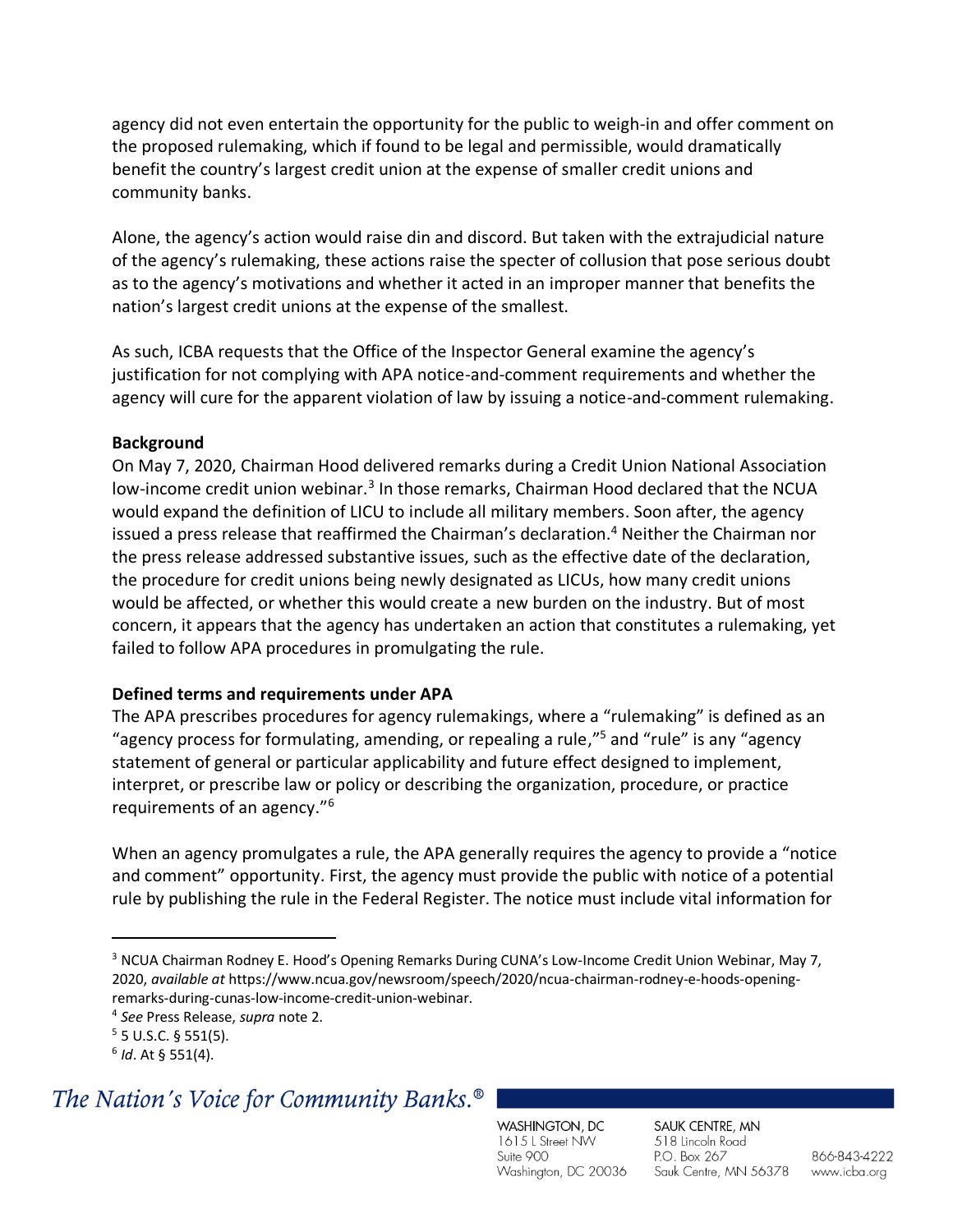the public's consideration, including: "(1) a statement of the time, place, and nature of public rule making proceedings; (2)reference to the legal authority under which the rule is proposed; and (3)either the terms or substance of the proposed rule or a description of the subjects and issues involved."

After providing notice of a potential rule, the agency must also provide the public with adequate time to comment on the rule. After the agency considers the "relevant matter presented" by the comments, the agency shall then "incorporate in the rules adopted a concise general statement of their basis and purpose."

#### **NCUA's action is a rulemaking under APA**

As a federal agency, NCUA is subject to the APA and must adhere to its requirements for rulemaking. Here, the agency's statement on how it would change the calculation of LICU meets the threshold set above. Chairman Hood's statement, and the agency's publication of such statement, clearly meets this threshold as his remarks were a "statement" that substantively amended the NCUA's interpretation of 12 U.S.C. Section 1752(5)**.** While the agency certainly has the legal responsibility to interpret terms set forth by Congress, it also has the duty to interpret such statutory terms in a manner that is in accordance with the APA, specifically, by issuing a notice-and-comment rulemaking.

#### **NCUA rulemaking does not meet exceptions under APA**

While certain rulemakings are wholly or partially exempt from notice-and-comment requirements under APA, NCUA's action does not appear to meet any of the characteristics that would provide such exemptions. Generally, matters related to (1) a military or foreign affairs function of the United States; (2) agency management or personnel; or (3) public property, loans, grants, benefits, or contracts are wholly excluded from notice-and-comment requirements under section 533.

Separately, other rulemakings are partially exempt from notice-and-comment procedures. Agency rules that are interpretative rules, general statements of policy, or rules of agency organization, procedure, or practice are not subject to notice-and-comment requirements. Additionally, agencies have an option to find "for good cause" why a rulemaking should not undergo notice and comment. The good cause must explain why notice and comment is "impracticable, unnecessary, or contrary to the public interest."

Here, NCUA's action cannot reasonably be considered a military or foreign affairs function of the United States. Nor is the agency's action a matter related to management or personnel, as

## The Nation's Voice for Community Banks.<sup>®</sup>

WASHINGTON, DC 1615 L Street NW Suite 900 Washington, DC 20036

SAUK CENTRE, MN 518 Lincoln Road P.O. Box 267 Sauk Centre, MN 56378

866-843-4222 www.icba.org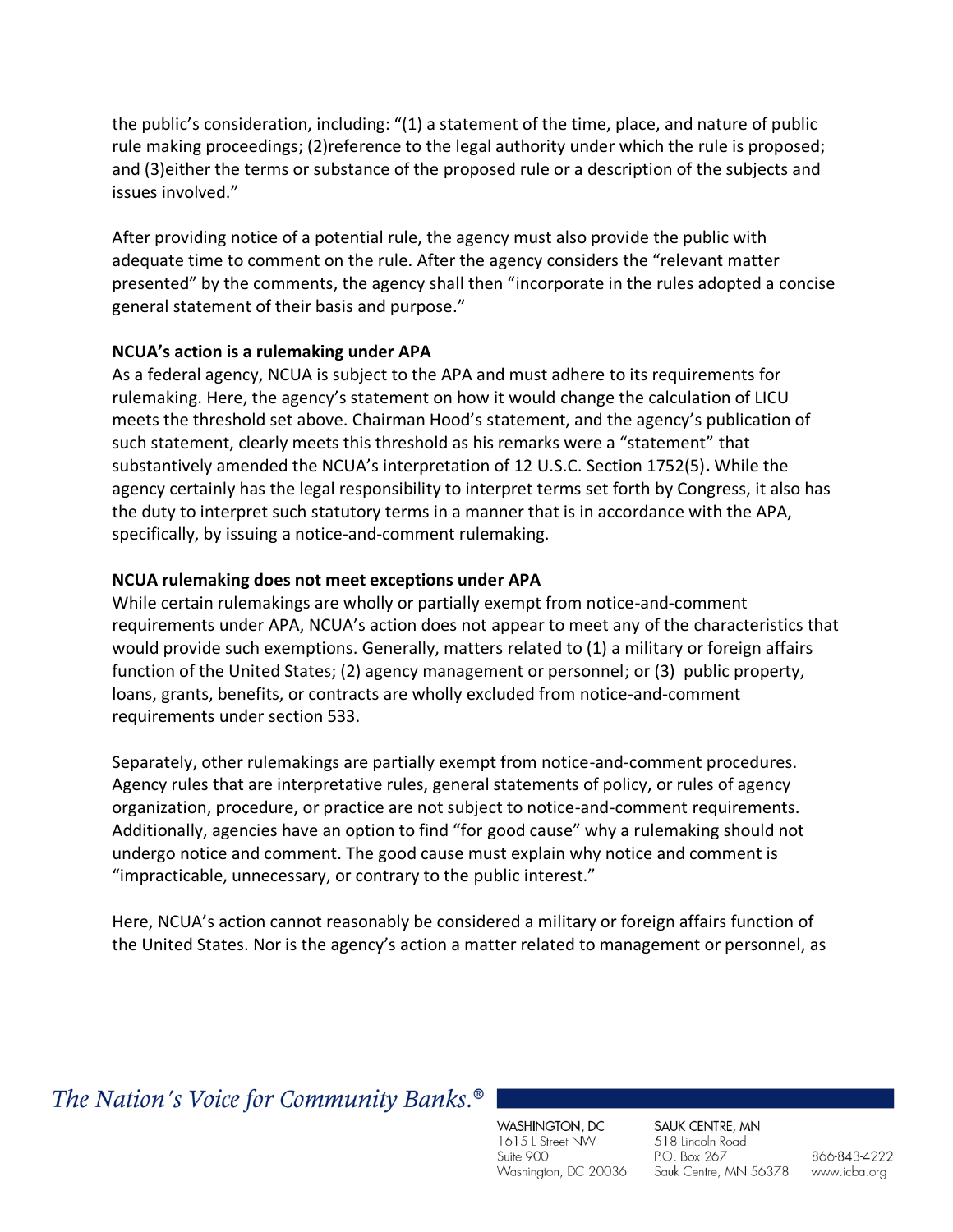it has a substantial effect on persons outside the agency, namely, small credit unions and community banks that are disadvantaged by the rule-change.<sup>7</sup>

Looking to partial exemption, the agency could argue that its action meets the characteristics of an interpretive rule or general statement of policy and is therefore exempt from notice-andcomment requirements. That is, the agency could argue that this rule is non-legislative. However, that argument should fail for three reasons.

First and foremost, Congress provided significant benefits to low-income credit unions in multiple sections of the Federal Credit Union Act. Given the affirmative benefits conferred by Congress on LICUs, how the agency interprets the term has significant import. The agency's interpretation of the term is not merely a general statement.

Nor is the definition of LICU merely an interpretive rule. It is a substantive rule issued pursuant to statutory authority.<sup>8</sup> An interpretive rule is generally characterized as a rule in which an agency announces its interpretation of a statute in a way that "only reminds affected parties of existing duties."<sup>9</sup> Here, the agency is not merely reminding affected parties of existing duties. It is actually creating a completely new class of credit unions that are exempt from limitations and mandates explicitly placed by Congress.

Finally, and perhaps most compelling, the agency has followed APA protocol in previous interpretations of "low-income credit union" and the methodology for determining the status. In April 2008, NCUA proposed revising the definition of "low-income members" in §§ 701.34(a)(2) and 705.3(a)(1) to base the determination on median family income or median earnings for individuals instead of median household income.<sup>10</sup> The fact that the agency has issued multiple notice-and-comment rulemakings for previous iterations should indicate that the NCUA already determined that agency interpretation of LICU is subject to APA procedures.

### **Troubling trend that warrants investigation**

Aside from the arguments based on merit above, ICBA is concerned about the wider implications of the agency ignoring APA procedure and the trends that this portends. Indeed, in the few short weeks since this agency action, Chairman Hood similarly tried to subvert APA procedure during the NCUA May 21, 2020 Board meeting where he made a motion to issue an

## The Nation's Voice for Community Banks.<sup>®</sup>

WASHINGTON, DC 1615 L Street NW Suite 900 Washington, DC 20036

SAUK CENTRE, MN 518 Lincoln Road P.O. Box 267 Sauk Centre, MN 56378

<sup>7</sup> *See* Stewart v. Smith, 673 F.2d 485, 498 (D.C. Cir. 1982) ("[A] rule may not be characterized as one of 'management' or 'personnel' if it has a substantial effect on persons outside the agency.").

<sup>8</sup> Tom C. Clark, Attorney General, "Attorney General's Manual on the Administrative Procedure Act," at 30 (1947).

 $9$  Gen. Motors Corp. v. Ruckelshaus, 742 F.2d 1561, 1565 (D.C. Cir. 1984) (en banc)).

<sup>10</sup> 73 FR 22836 (April 28, 2008).